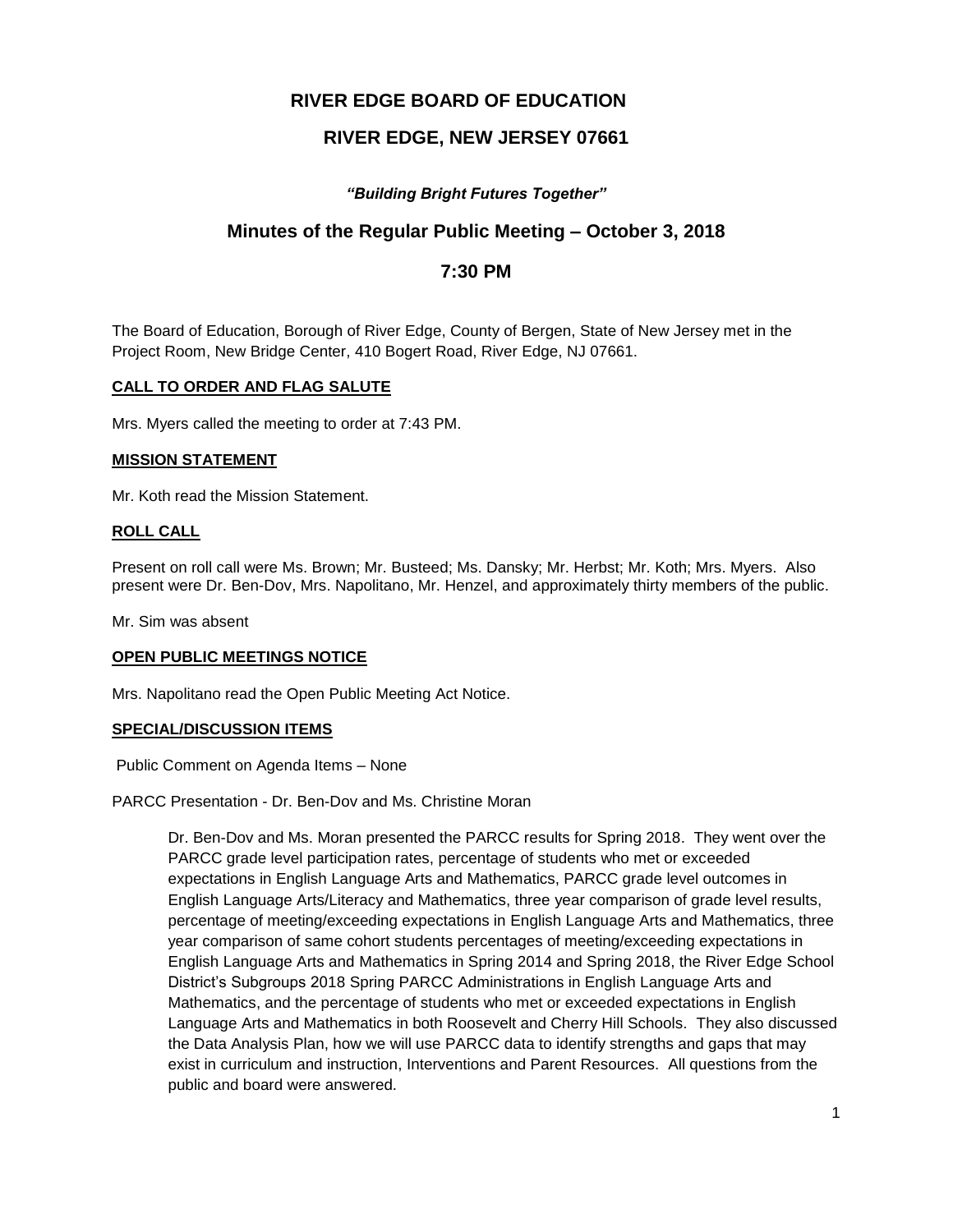ACCESS (Assessing Comprehension and Communications in English State to State) Presentation - Ms. Beth Rosen

Ms. Rosen presented the ACCESS testing results from the 2017-2018 school year. She stated this is the second year the testing has been done and she explained what the program is and what they do. She reviewed the overview, ESL student home languages, enrollment comparisons, WIDA consortium, process of identification and placement, English language proficiency levels, the four domains (listening, speaking, reading, and writing), the annual assessment for English language development growth, individual student report translation, last year's results, and student enrollment. Ms. Rosen answered all questions that were asked by the board and public.

# **REPORTS**

# SUPERINTENDENT

Dr. Ben-Dov reported on the following:

- There was an ESL evening earlier tonight for our families and it was well attended. It offered the ESL parents information about the official program, but also informal resources and availability of different staff to help the English Language Leaners.
- This is the Week of Respect and we have many activities taking place in our schools. We had a workshop with Melissa Straub and assemblies on Internet Safety for grades 3-4 and 5-6 today in both schools.
- The District will have a Professional Development Day on Monday, October  $8^{th}$ . We will have district training and presentations for smaller groups. Some of the topics will be on Liberty Science curriculum connections, ELA and Math enrichment, differentiation for all learners, and interdisciplinary connections. Dr. Jeanne Marron will present workshops to the staff on identifying signs of Mental Health in the classrooms.
- Candidate's Night will be on Monday, October  $29<sup>th</sup>$  at 7:00 PM in the Cherry Hill School Multi-Purpose Room. Flyers and details will be provided by the PTO which is working with the League of Women Voters. It was suggested that the meeting be held in the Project Room.
- Dr. Ben-Dov joined a Superintendents group in Bergen County. Their goal is to meet every other month to discuss the topic of the impact of the feedback Superintendents give school leaders on their growth. They want to see if they can do a better job with the feedback they are giving. Dr. Ben-Dov found the first session interesting.
- Curriculum/Instruction Committee will meet on October  $10<sup>th</sup>$  at 7:30 PM and Finance/Facilities will meet right after at 8:15 PM

### **PRINCIPAL**

Mr. Henzel reported on the following:

- The beginning of the school year has gone well. We had picture day on September 26th, Back to School Night on September 20<sup>th</sup>, and our New Family Reception on September 17th.
- Liberty Science Center visits have begun and the reviews are very positive
- Our PTO lunches started this week and the Lego Club will start very soon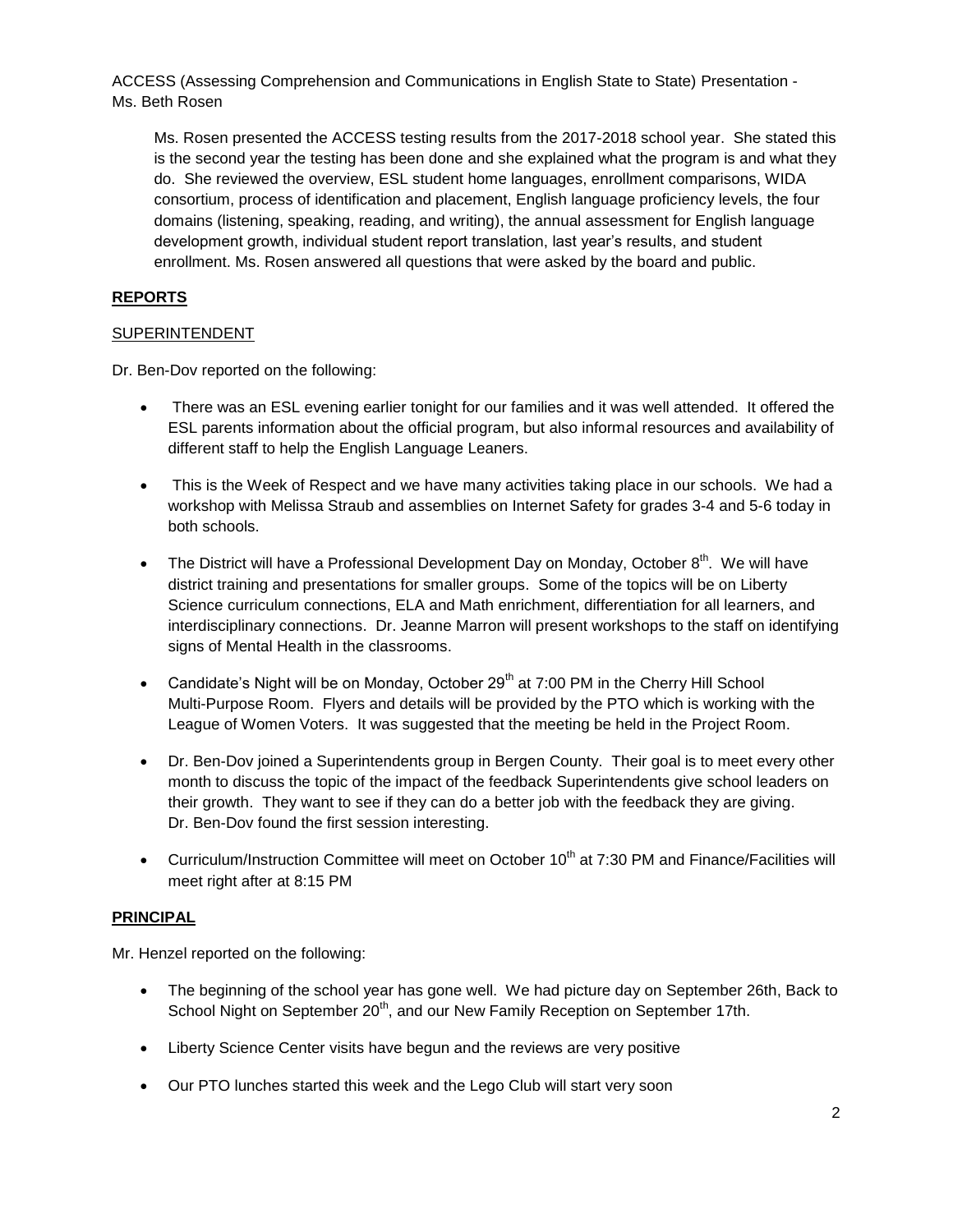# **BOARD SECRETARY**

Mrs. Napolitano reported on the following:

- Mrs. Napolitano reached out to Columbia Bank and they are happy with all of our proposals. They are processing the check and it should take a few weeks to move forward.
- We should have more information tomorrow for the Roosevelt School air conditioning proposal
- The purchase order was sent over to Eastern DataComm for our new phone system for the district. The system is proposed to be installed in November.
- There is a motion on tonight's agenda for the approval to discard/donate or recycle books that we are no longer using in the district
- Mrs. Napolitano reminded the board to let her know the status of them attending the NJSBA **Convention**

## **PRESIDENT**

Mrs. Myers had nothing to report at this meeting

## **COMMITTEES**

- Ms. Dansky stated the QSAC committee met and the level of detail is much greater than ever before. She complimented Dr. Ben-Dov and her staff for all of their hard work on preparing for QSAC.
- Ms. Dansky stated the Ad Hoc Committee will continue to review the policies we did not get board approved yet throughout the year.

# **MOTIONS TO BE ACTED UPON**

### **A. ADMINISTRATION/POLICY**

- **1**. That the Board of Education approve the staff development and travel as per the schedules for October 2018 including relevant mileage reimbursement. (Addendum)
- **2**. That the Board of Education establish the week of October 1 October 5, 2018 as a "Week of Respect."
- **3**. That the Board of Education establish the week of October 15 October 19, 2018 as a "School Violence Awareness Week."
- **4**. That the Board of Education approve the completion of the following emergency drills:

| School             | <b>Dates</b>                                                  |
|--------------------|---------------------------------------------------------------|
| Cherry Hill School | September 7, 2018 Fire Drill<br>September 25, 2018 Lockdown   |
| Roosevelt School   | September 8, 2018 Fire Drill<br>September 28, 2018 Evacuation |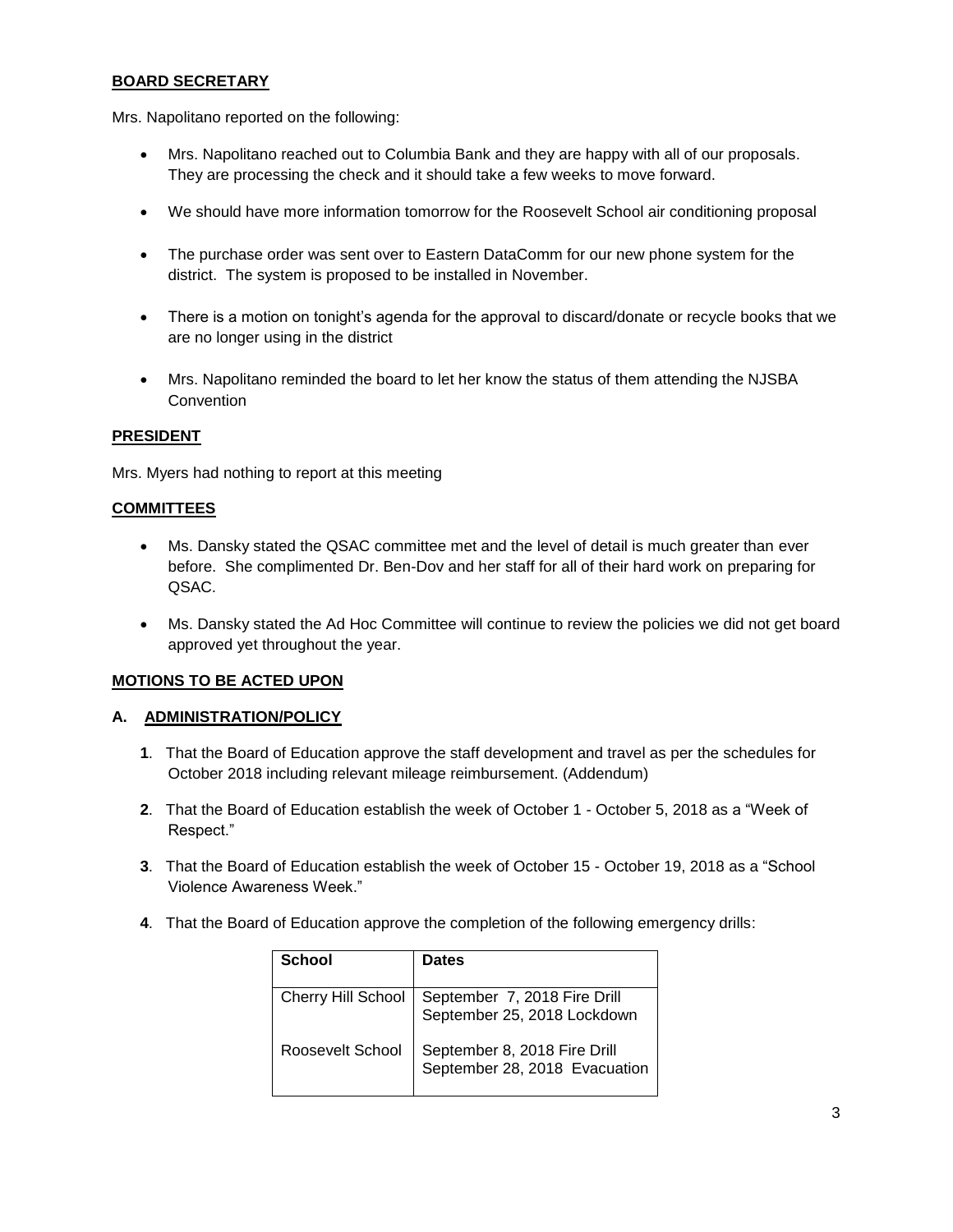**5**. That the Board of Education approve the annual subscription renewal with the Schoolboardnet service for the 2018-2019 School Year in the amount of \$1,888.00.

Motion by Ms. Dansky Seconded by Ms. Brown

Ayes: Ms. Brown, Mr. Busteed, Ms. Dansky, Mr. Herbst, Mr. Koth, Mrs. Myers Nays: None

**6**. That the Board of Education approve the Minutes of September 26, 2018.

Motion by Ms. Brown Seconded by Mr. Koth

Ayes: Ms. Brown, Mr. Busteed, Ms. Dansky, Mr. Herbst, Mrs. Myers Nays: None, Abstain: Mr. Koth

**7**. That the Board of Education approve the following class trip:

| <b>School</b> | Grade | <b>Destination</b>                                          | Cost to<br><b>District</b> |
|---------------|-------|-------------------------------------------------------------|----------------------------|
| Roosevelt     |       | Meadowlands<br><b>Environmental Center</b><br>Lyndhurst, NJ | \$1,020.00                 |

Motion by Ms. Dansky Seconded by Ms. Brown

Ayes: Ms. Brown, Mr. Busteed, Ms. Dansky, Mr. Herbst, Mr. Koth, Mrs. Myers Nays: None

# **B**. **CURRICULUM/EDUCATION**

**1**. That the Board of Education approve the following list of books to be discarded/donated or recycled. (Addendum)

Motion by Mr. Koth Seconded by Mr. Busteed

Ayes: Ms. Brown, Mr. Busteed, Ms. Dansky, Mr. Herbst, Mr. Koth, Mrs. Myers Nays: None

### **C. BUILDINGS & GROUNDS** - None

# **D. FINANCE/GRANTS/GIFTS** – None

## **E. PERSONNEL**

**1.** That the Board of Education, with the recommendation of the Superintendent, approve Rosemary Kuruc, or Designee, as the Division of Child Permanency and Protection Liaison for the 2018-2019 school year.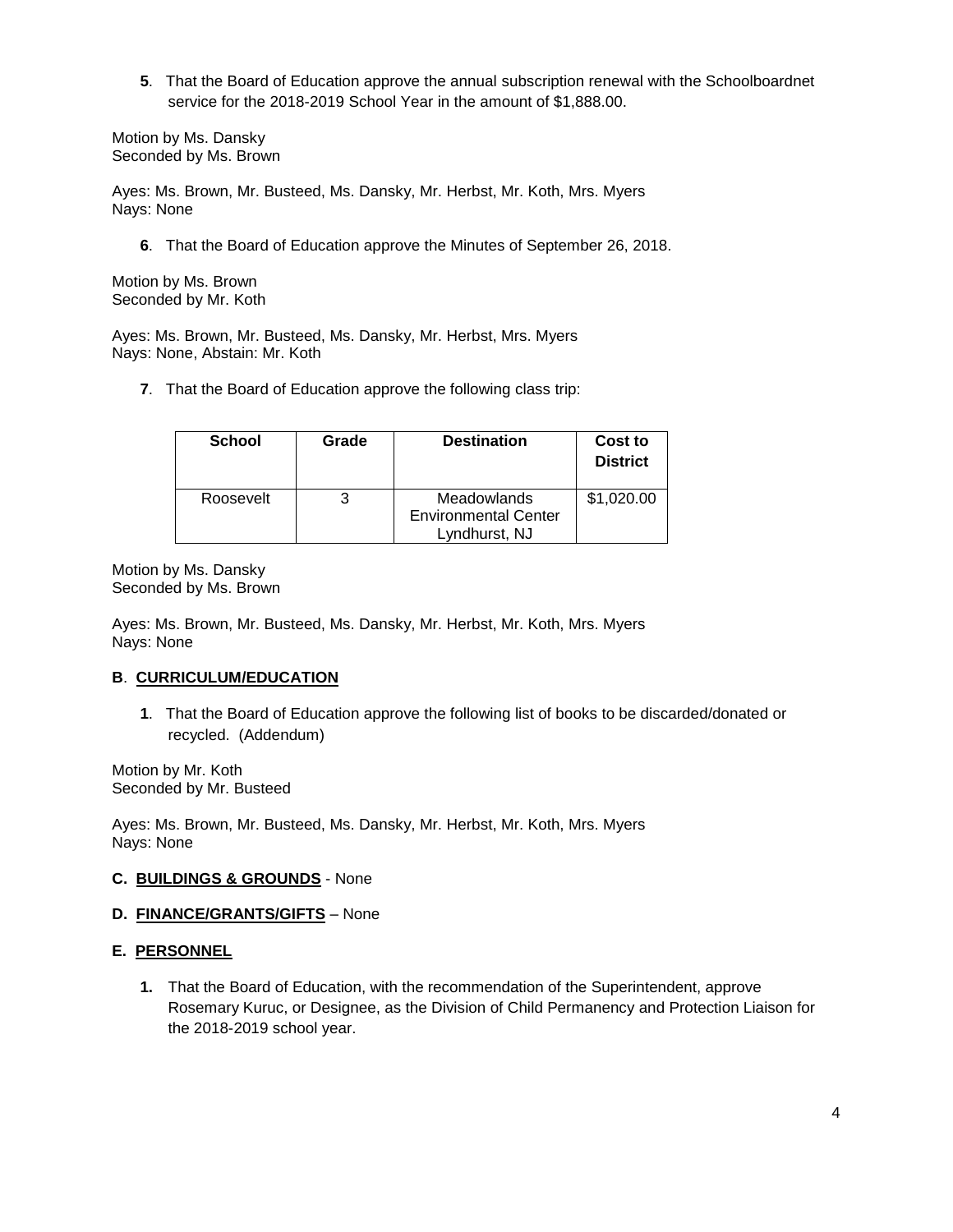- **2**. That the Board of Education approve the Affirmative Action Team, under the Affirmation Action Officer Michael Henzel, for the 2018-2019 school year:
	- Beth Rosen Abby Burns-Paterson Tara Benevento Janel Blake Christine Moran
- **3**. That the Board of Education, with the recommendation of the Superintendent, approve Krista Doheny, Lunch Aide for the 2018-2019 school year, pending final paperwork.
- **4**. That the Board of Education approve Beth Rosen, ESL Coordinator, for the River Edge School District for the 2018-2019 school year.
- **5**. That the Board of Education approve Dawn Iannantuano, Part-Time Aide, for the 2018-2019 school year for a maximum of 29 hours per week. Start date on or about October 4, 2018 through June 30, 2019.

Motion by Mr. Herbst Seconded by Mr. Busteed

Ayes: Ms. Brown, Mr. Busteed, Ms. Dansky, Mr. Herbst, Mr. Koth, Mrs. Myers Nays: None

# **F. RIVER EDGE SPECIAL EDUCATION** - None

## **G. REGION V ADMINISTRATION & TRANSPORTATION**

**1**. WHEREAS, the River Edge Board of Education (the "Board") is the lead education agency ("LEA") for the Bergen County Region V Council for Special Education ("Region V"); and

WHEREAS, Region V provides shared services for its member districts such as evaluations, direct services, and consultation; and

WHEREAS, as the LEA, the Board must approve the consultant agreements of the providers that Region V utilizes to deliver shared services to its member districts.

NOW THEREFORE, BE IT RESOLVED, that the Board, upon recommendation of the Superintendent, re-approves the consultant agreements of the following Region V Shared Services Consultants, Psychologists, Learning Disabilities Teacher Consultants, Social Workers, Speech Language Specialists, Occupational and Physical Therapists, and

Translators to provide evaluations, direct services, and consultation, to non-public and public schools for member districts upon request for the 2018-2019 school year:

Flynn Physical Therapy Physical Therapist Assistant Direct Services